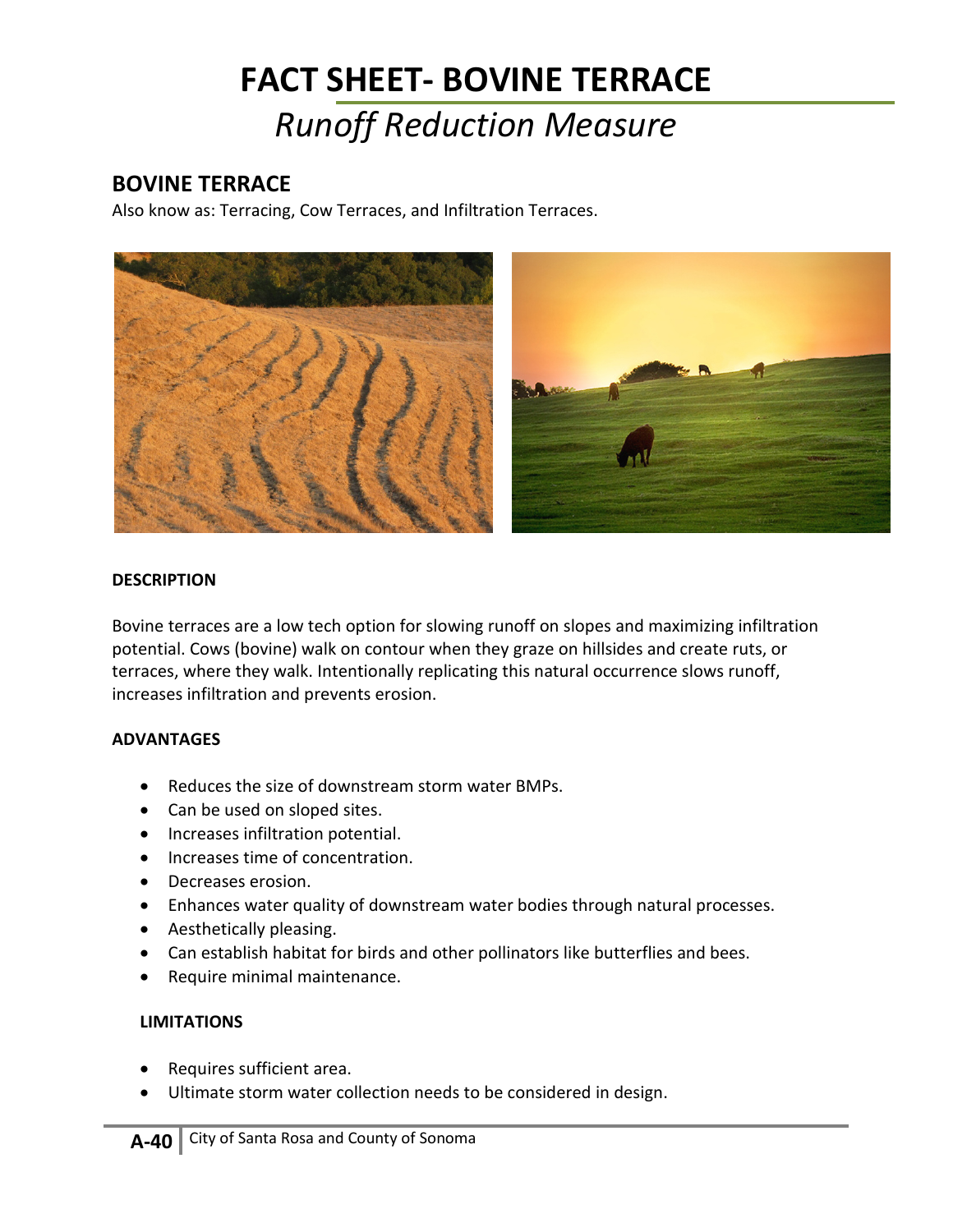# **FACT SHEET- BOVINE TERRACE**

- Prohibited in areas of known contamination. If soil and/or groundwater contamination is present on the site or within a 100' radius of the proposed location, the North Coast Regional Water Quality Control Board review and approval is required.
- Not appropriate for sites with a high risk of landslides or other geotechnical concerns. Slope stability shall be determined by a licensed Geotechnical Engineer.

### **KEY DESIGN FEATURES**

- Fill portion of terrace not to exceed 8" high.
- Vertical portion of cut not to exceed 2' high.
- Horizontal portion of cut must be at least as wide as vertical portion of cut is high.
- For slopes between 4:1 and 2:1 spacing of terraces shall not exceed 15'.
- Not to be used on slopes exceeding 2:1.
- Terraces must be installed on contour.
- Termination of terraces needs to be designed to avoid concentrating flow at edges.
- Top portion of each terrace must be adequately constructed to prevent wash out.
- Vegetate sufficiently to support slope stability.
- Install overflow collection system to accept flow that exceeds design capacity of the terraces.
- Infiltration rate and flow rate must be considered in the design.
- Terraces must be designed to eliminate standing water within 72 hours to prevent mosquito breeding.
- All calculations shall be completed using the "Storm Water Calculator" available at [www.srcity.org/stormwaterLID.](http://www.srcity.org/stormwaterLID)

### **INSPECTION AND MAINTENANCE REQUIREMENTS**

A maintenance plan shall be provided with the Final SWLID Submittal. The maintenance plan shall include recommended maintenance practices, designation of parties responsible for maintenance and upkeep, specify the funding source for ongoing maintenance with provisions for full replacement when necessary and provide site specific inspection checklist.

At a minimum inspection and maintenance shall include the following:

- Inspect prior to the start and end of the rainy season to repair washouts or remove excess sediment accumulation.
- Pesticides and fertilizers should be avoided in terraced areas.